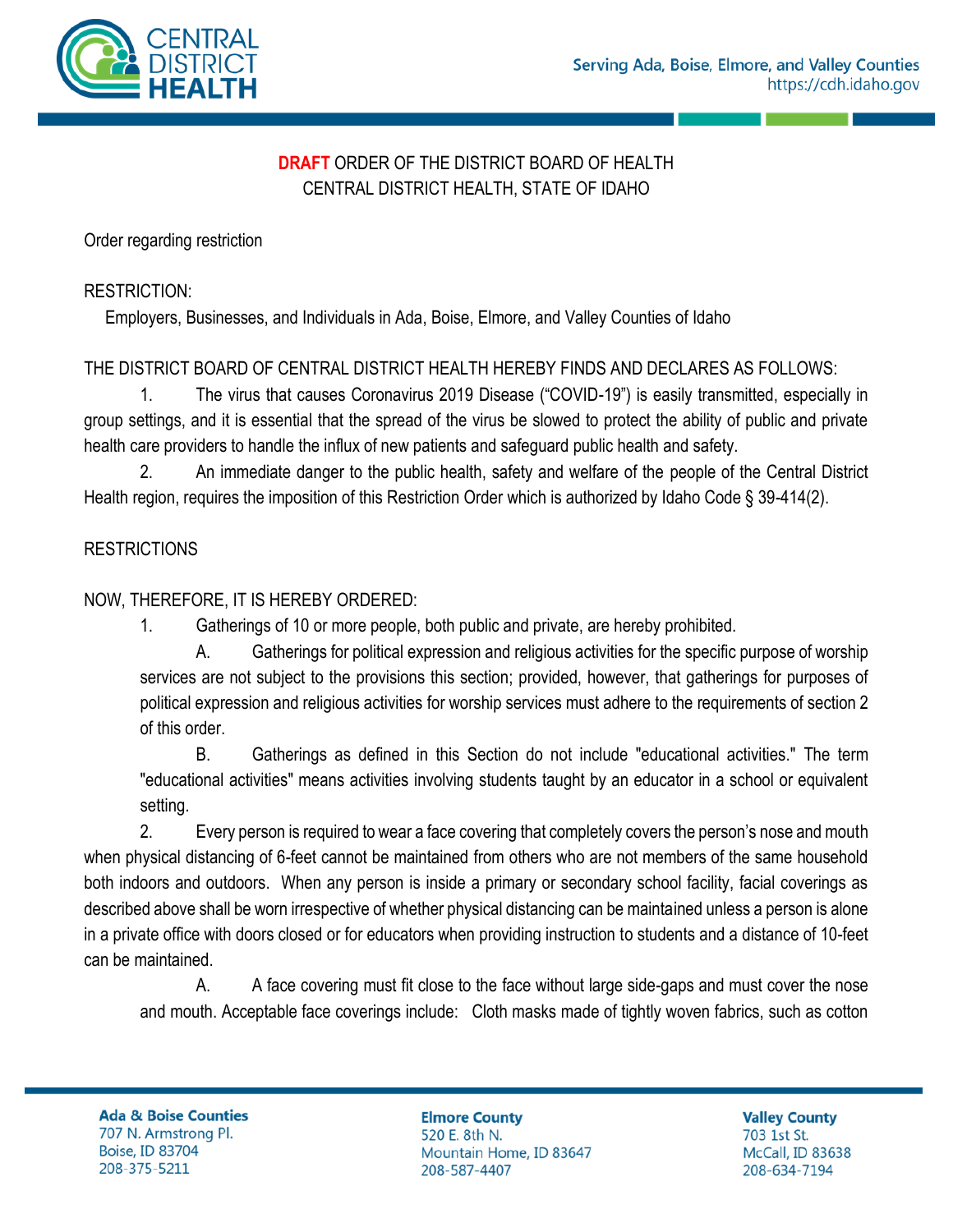and cotton blends, and medical and non-medical disposal masks. Any mask that incorporates a valve or vent, or contains openings, holes, or visible gaps is non-compliant.

B. Face coverings are not required to be worn by the following groups of people:

- a. Children under the age of 2 years,
- b. People who have trouble breathing,
- c. People who cannot remove the mask without assistance,

d. People who are obtaining a service involving the nose, face, or head for which temporary removal of the face covering is necessary to perform the service.

3. All employers shall:

A. Ensure that employees work from home whenever possible.

B. Ensure measures are in place so that employees and customers maintain at least 6-foot physical distancing from other individuals whenever possible.

C. Provide adequate sanitation and personal hygiene for employees, vendors, and patrons; and

D. Frequently clean and disinfect commonly touched and high-traffic areas and regularly clean those areas.

4. Visits to long term care facilities, jails and state correctional facilities are prohibited and those employees and providers who do interact with residents, patients and inmates must adhere to strict protocols regarding masking, hygiene and infection prevention.

5. Businesses must implement delivery/curb-side services when possible.

6. Organized youth and adult sports and activities in which physical distancing of 6 feet is not possible are prohibited.

7. Restaurants, breweries, taprooms, wineries, and distilleries must adhere to the following:

A. Bar tops must be closed. Patrons sitting or standing at a bar for any reason is prohibited.

B. All patrons must remain seated while consuming food or drink or when otherwise

remaining on the premises, except for when entering, exiting, or using the restroom;

C. Seating must be arranged and maintained so that tables are spaced at least 6-feet apart;

D. All horizontal and high-touch surfaces will be sanitized on a daily basis upon opening and after closing as well as immediately after patron usage is completed and at intervals of every thirty (30) minutes whether or not in use during business hours; and

E. No more than 10 people are allowed at a table.

8. Bars and nightclubs must adhere to the following:

A. Bar tops must be closed. Patrons sitting or standing at a bar for any reason is prohibited;

B. All patrons must remain seated while consuming food or drink or when otherwise

remaining on the premises, except for when entering, exiting, or using the restroom;

C. Seating must be arranged and maintained so that tables are spaced at least 6-feet apart;

D. All horizontal and high-touch surfaces will be sanitized on a daily basis upon opening and after closing as well as immediately after patron usage;

E. Businesses with occupancy permits under 200 shall not exceed 50% of posted occupancy.

F. Those permitted for 200-500 shall not operate beyond 30% capacity.

G. Those permitted above 500 shall not operate above 20% capacity.